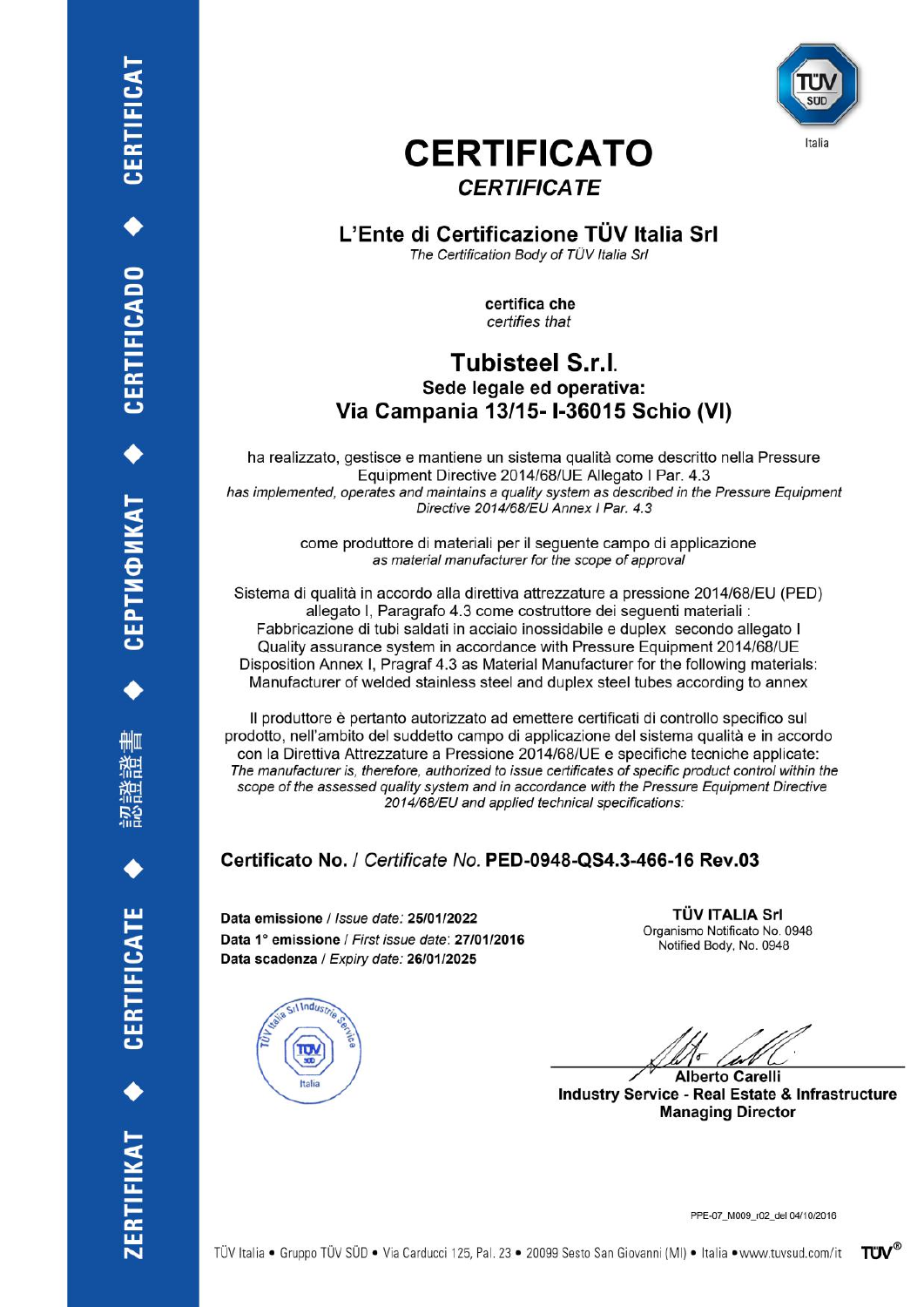#### **Modulo Procedura Schema PED - Divisione IS PPE-07\_M001C**

#### APPROVAZIONE DEI PRODUTTORI DI MATERIALE IN ACCORDO ALLA DIRETTIVA PED 2014/68/UE

## Dettagli del Produttore di Materiali Informazioni circa lo Scopo di fornitura – Prodotto finale

Pagina 1 di 2

 **per la Dir. PED 2014/68/UE**

**TUBISTEEL SRL –Via Campania, 13/15 - 36015 Schio (VI)** Annex to certificate : *PED-0948-QS4.3-466-16 Rev.03 Date : 25/01/2022*

|             | $\overline{2}$                                                                                                | 3                                                                      | 5                                                                                           | 6                                          | $\overline{7}$                                 | 8                 |
|-------------|---------------------------------------------------------------------------------------------------------------|------------------------------------------------------------------------|---------------------------------------------------------------------------------------------|--------------------------------------------|------------------------------------------------|-------------------|
| Pos.<br>No. | Tipo di Designazione<br>(Requirements in accordance with<br>standard)                                         | <b>Dimensioni</b><br>e/o Peso<br>(Maximum dimension<br>and/or weight)s | Norma di fornitura del<br>Materiale<br>Material in accordance with<br>(ad es. DIN EN, EMDS) | Stato di Fornitura<br>(Delivery condition) | Metodo di produzione<br>(Production processes) | Note<br>(Remarks) |
| 1.1         | Welded pipes from<br>austenitic steels<br>1.4301, 1.4401, 1.4307<br>1.4404,1.4436<br>1.4541, 1.4571<br>1.4432 | Thickness: 3 to 45mm<br>Diameter: 50 to<br>3500mm                      | EN 10217-7<br>EN 10296-2                                                                    | With and without<br><b>PWHT</b>            | Bended and welded                              |                   |
| 1.2         | Welded pipes from<br>austenitic steels<br>304, 304L, 304 H 316,<br>316L, 316TI, 317L,<br>321, 321H, 347, 347H | Thickness: 1,6 to<br>45mm<br>Diameter: $50$ to<br>3500mm               | ASTM A 312<br>ASTM A 358<br>ASTM A 778                                                      | With and without<br><b>PWHT</b>            | Bended and welded                              |                   |
| 1.3         | Welded pipes<br>from alloyed stainless<br>steels<br>1.4845, 1.4828, 1.4547,<br>1.4539, 1.4833                 | Thickness: 3 to 24mm<br>Diameter: $50$ to<br>3500mm                    | EN 10217-7<br>EN 10296-2                                                                    | With and without<br><b>PWHT</b>            | Bended and welded                              |                   |